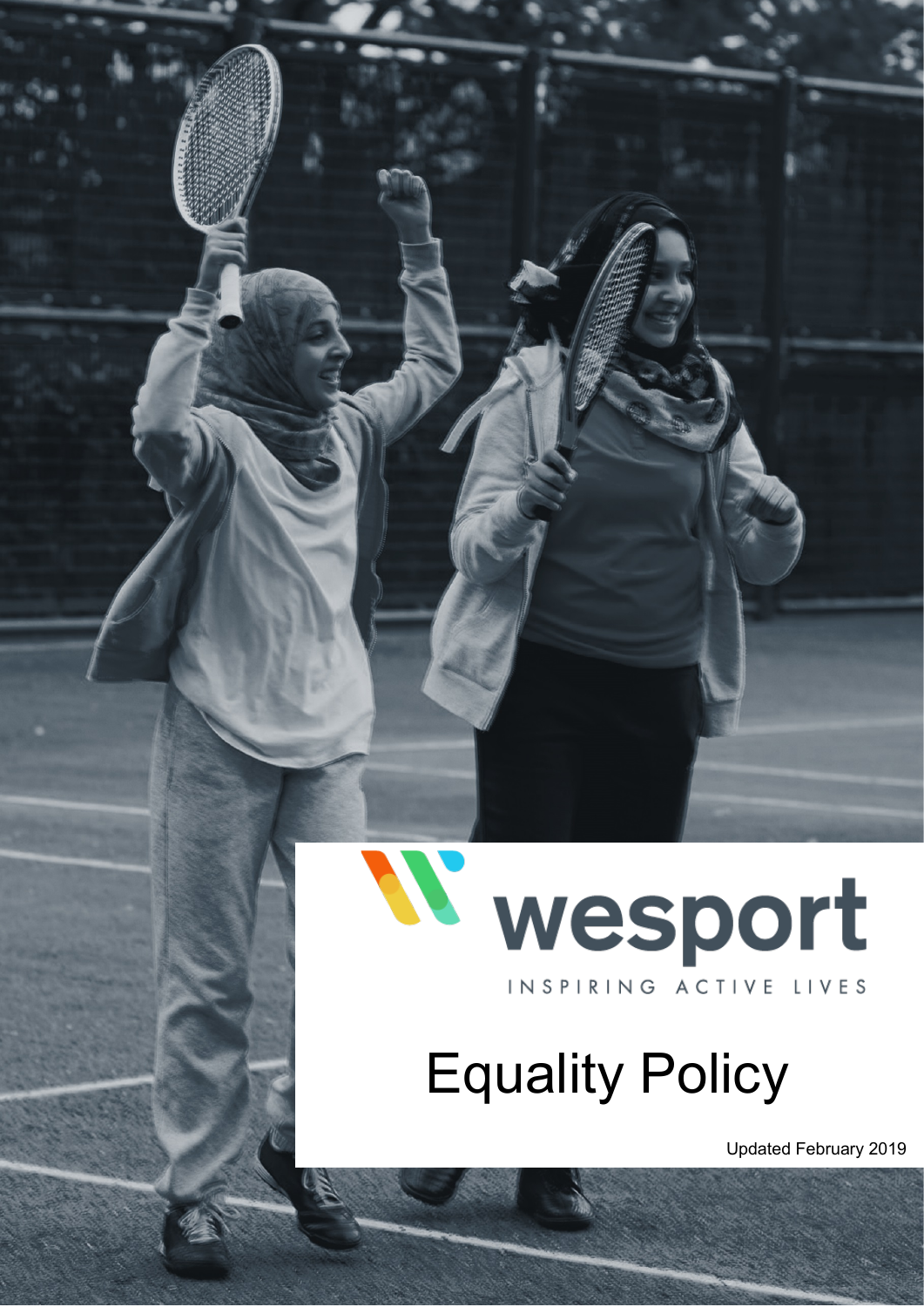# West of England Sport Trust (Wesport) Equality Policy

**This is the equality policy for the West of England Sport Trust (Wesport).** 

# 1. **POLICY OBJECTIVES**

- 1.1 Wesport is fully committed to the principles of equality of opportunity and is responsible for ensuring that no job applicants, staff, volunteers or participants are unlawfully discriminated against because of age, disability, gender reassignment, marriage and civil partnership, pregnancy and maternity, race, religion or belief, sex and sexual orientation (together known as the 'Protected Characteristics')
- 1.2 Within the organisation Wesport aims to build a culture that values openness, fairness, respect and transparency. This is in keeping with Wesport's values of passion, respect, integrity, diversity and excellence.
- 1.3 Wesport will encourage all staff, volunteers, or participants to be responsible for the adoption of and promotion of Wesport's Equality Policy.
- 1.4 Wesport will encourage partner organisations to adopt and demonstrate their commitment to the principles and practice of Equality as set out in the Equality Policy.

# 2. **PURPOSE OF THE POLICY**

2.1 Wesport recognises that individuals and / or certain groups in society who share one or more of the protected characteristics may not have been able to participate equally and fully in sports-related activities in the past. In some cases this may have been as a result of unlawful discrimination.

2.2 This policy has been produced to try to prevent and address any unlawful discrimination or unfair treatment, whether intentional or unintentional, direct or indirect, against stakeholders that may preclude them from participating fully in sports-related activities.

2.3 Wesport recognises the need to provide different and diverse opportunities when putting programmes and projects in place, creating entitlement and access.

2.4 Wesport will endeavour to ensure that all stakeholders, commissioned organisations, partners or individuals are given the same opportunities regardless of their protected characteristics and or socio–economic backgrounds.

2.5 The Wesport Equality Statement is:

Wesport is fully committed to the principles of equality of opportunity and takes responsibility to ensure that no member of staff, volunteer or participant is unlawfully discriminated against because of one of the protected characteristics (age, disability, gender reassignment, marriage and civil partnership, pregnancy and maternity, race, religion or belief, sex or sexual orientation). Wesport will also ensure that stakeholders and commissioned partners are given the same opportunities to be involved where appropriate regardless of their socio– economic background and will encourage all partners to demonstrate their commitment to the principles and practice of equality.

Wesport will ensure that equality is at the centre of its mission to: Create, Inspire, and Empower through Sport & Physical Activity.

Wesport will ensure that Equality is integral to its values: Passion, Respect, Integrity, Diversity and Excellence.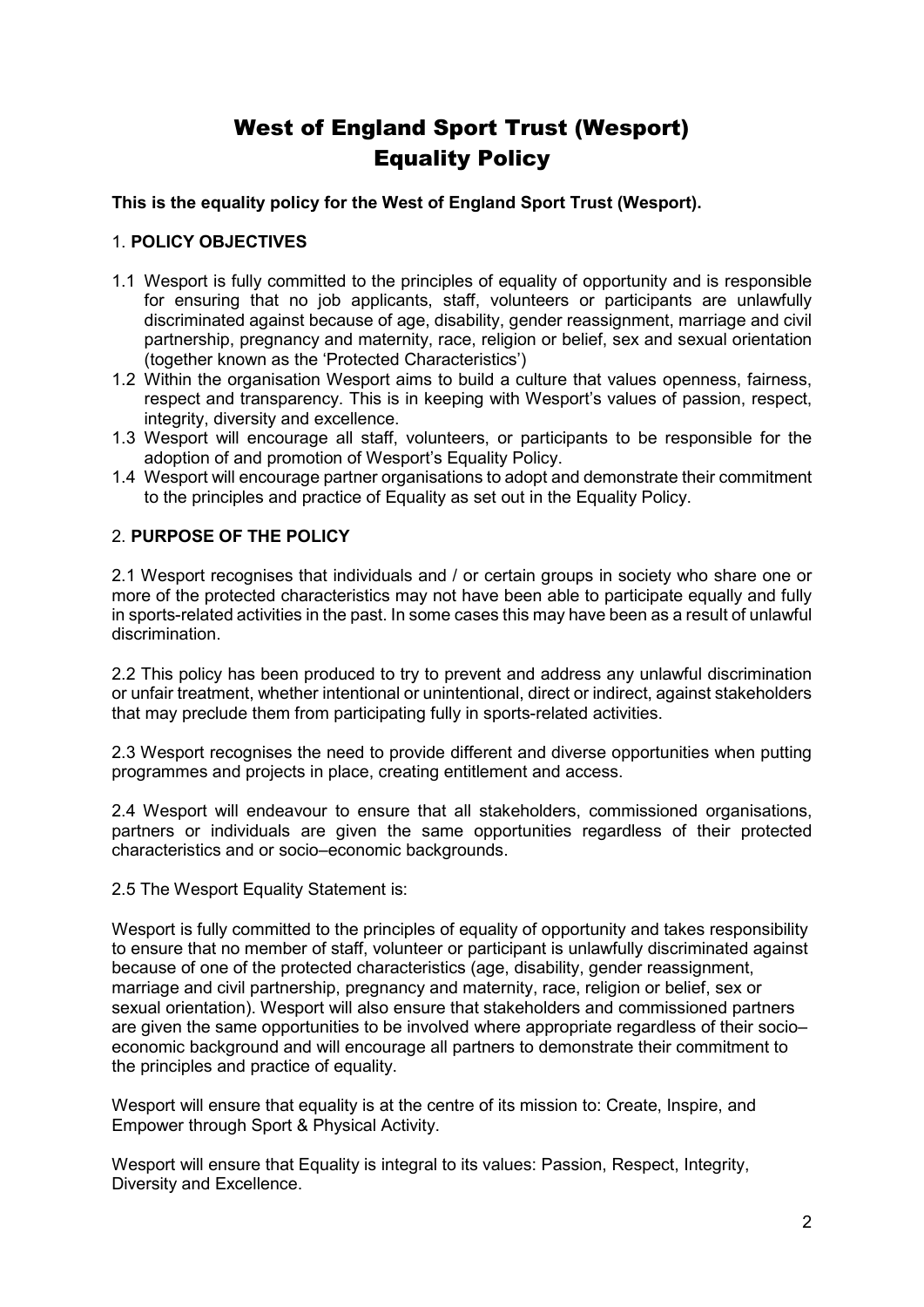## **3. LEGAL REQUIREMENTS**

3.1 Wesport recognises its legal obligation and will abide by the requirements of the Equality Act 2010 and any equivalent legislation that is amended in any UK jurisdiction which is relevant to Wesport.

3.2 This includes any later amendments to the above Acts / Regulations, or future Acts / Regulations that are relevant to Wesport.

3.3 Wesport will seek legal advice or relevant professional advice when required at the time the policy is reviewed to ensure it continues to comply with all legislation requirements.

#### 4. **DISCRIMINATION, HARASSMENT, BULLYING AND VICTIMISATION**

Wesport recognises the following as being unacceptable:

4.1 Unlawful Discrimination which can take the following forms:

- Direct Discrimination. This means treating someone less favourably than you would treat others in the same circumstances.
- Indirect Discrimination. This occurs when a job requirement or condition is applied equally to all, which has a disproportionate and detrimental effect on one sector of society, because fewer from that sector can comply with it and the requirement cannot be justified in relation to the job.

4.2 Harassment is described as inappropriate actions, behaviour, comments or physical contact that is objectionable or causes offence to the recipient. It may be directed towards people because of their gender, appearance, race, colour, ethnic origin, nationality, age, sexual preference, a disability or some other characteristic. Wesport is committed to ensuring that its staff, participants, and volunteers are able to conduct their activities free from harassment or intimidation.

4.3 Bullying: the misuse of power or position to criticise persistently or to humiliate and undermine an individual's confidence.

4.4 Victimisation is defined as when someone is treated less favourably than others because he or she has taken action against Wesport under one of the relevant Acts / Regulations (as previously outlined) or provided information about discrimination, harassment or inappropriate behaviour.

4.5 Wesport regards discrimination, harassment, bullying or victimisation, as described above, as serious misconduct and any member of staff, volunteer, or participant, who discriminates against, harasses, bullies or victimises any other person will be liable to appropriate disciplinary action.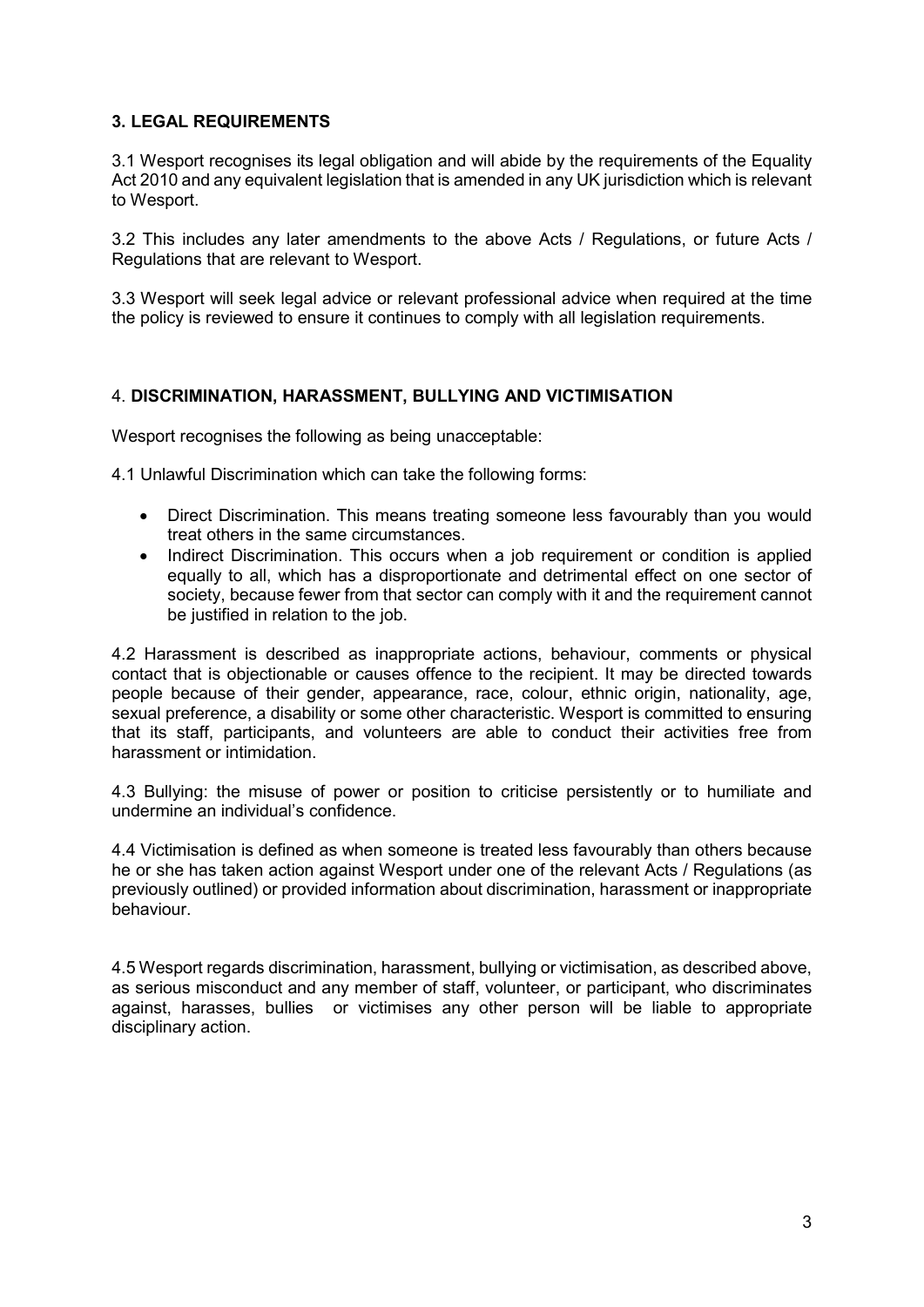#### 5. **REASONABLE ADJUSTMENTS**

5.1 When a decision is made about an individual, the only personal characteristics that may be taken into account are those that are consistent with any relevant legislation and are relevant to the substance of the decision being made.

5.2 Wesport recognises that it has a duty to make reasonable adjustments for disabled persons. All requests for adjustments will be considered and where possible reasonable requests will be accommodated.

# **6**. **TRANSGENDER**

Wesport does not currently have in place a policy / procedures in relation to transgender members of staff, volunteers, or participants. However any transgender member of staff, volunteer, or participant looking to be involved in Wesport is requested to contact Wesport's Equality Officer, who will then ensure that appropriate considerations and relevant information are taken into account when formulating a policy / procedures. Any such request will be dealt with in the strictest confidence. This may involve contacting / consulting with the relevant National Governing Body, venue operator, Unitary Authority or any other relevant party for guidance.

# **7. CODE OF CONDUCT AND ETHICS**

All members of staff, deliverers, volunteers, participants and where relevant parents / carers will be expected to sign up to and adhere to a Code of Conduct and Ethical Behaviour.

7.1 Good practice guidelines to follow are detailed below:

- Respect the rights, dignity and worth of every person and treat everyone equally within the context of them taking part in activities regardless of age, ability, gender, race, ethnicity, religious belief, sexuality or social / economic status. Consider the wellbeing and safety of participants before the development of performance.
- Ensure neutrality in all activities
- Discriminatory, offensive and violent behaviour will not be tolerated and complaints will be acted upon.

7.2 Practice to be avoided:

• Allowing any individual involved in a Wesport activity to use inappropriate, sexist, racist, homophobic or anti-disability language unchallenged

# **8. COMPLAINTS, DISCIPLINARY, AND GRIEVANCE PROCEDURES**

Wesport will follow their Complaints and Disciplinary procedures if they receive any information relating to this area. Situations in which the policy is alleged to have been breached will be resolved as outlined below.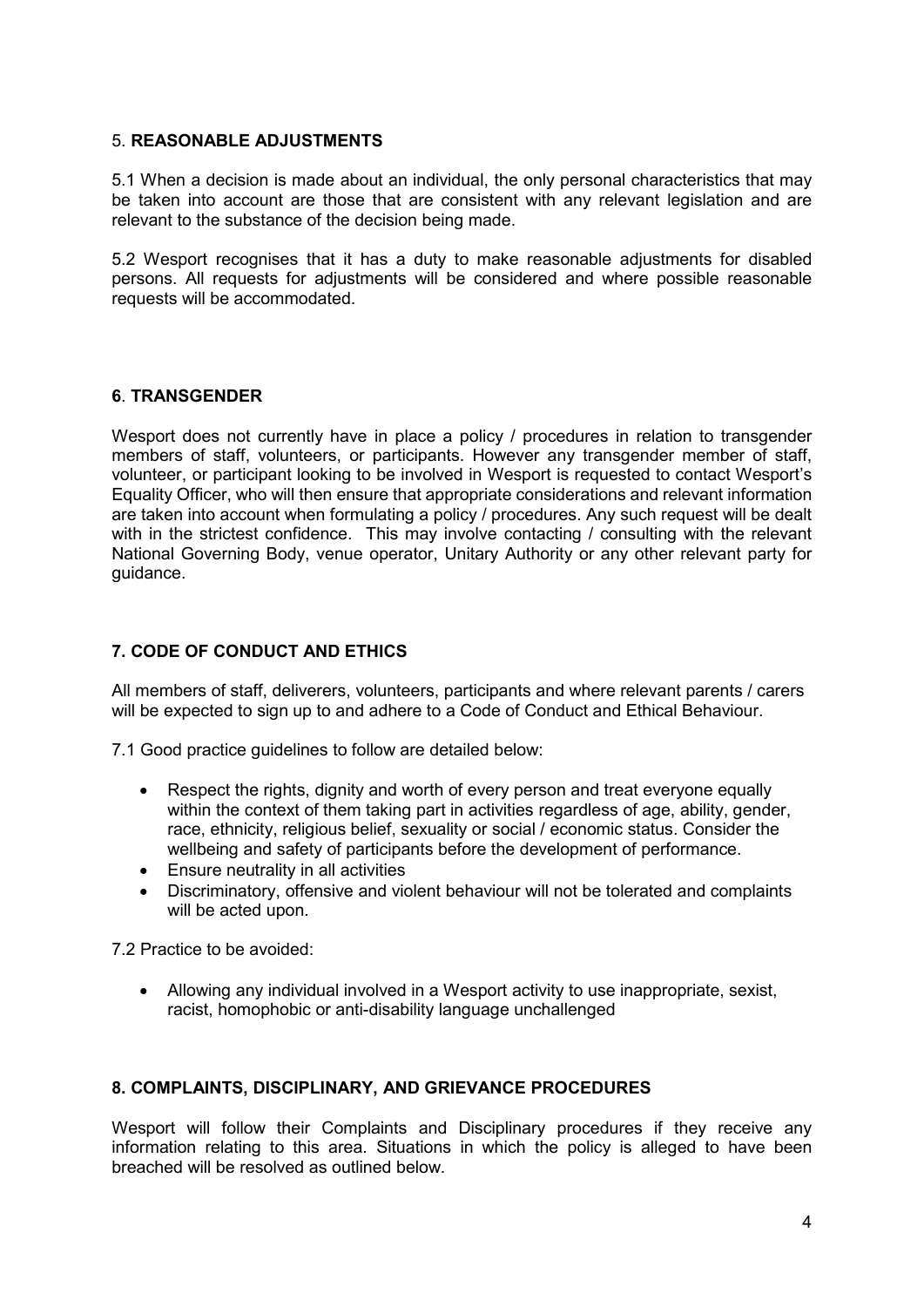## 8.1 Disciplinary and Grievance Procedures

8.2 To safeguard individual rights under the policy, a member of staff, volunteer, or participant who believes they have suffered inequitable treatment within the scope of the policy may raise the matter through the appropriate grievance procedure.

8.3 Appropriate disciplinary action will be taken against any member of staff, volunteer, participant, or parent / carer who violates the Wesport Equity Policy.

8.4 An individual may raise any grievance and no member of staff, volunteer, or participant will be penalised for doing so unless it is without foundation and not made in good faith.

8.5 As with all grievance procedures, the final point of appeal relating to this policy is the Discipline Standing Commission.

## **9. RESPONSIBILITY, IMPLEMENTATION AND COMMUNICATION**

- 9.1 The following responsibilities will apply:
	- The Board is responsible for ensuring that this Equality Policy is followed and may be asked to deal with any actual or potential breaches.
	- The Chief Executive Officer, the Chair of the Trust Board and designated Trustee for Equality have overall responsibility for the implementation of the Equality Policy.
	- The Core Business Manager, designated by the Chief Executive Officer, has the overall responsibility for implementing, monitoring and achieving the equality action plan and this will form part of their work programme.
	- All staff, deliverers, volunteers, and participants have responsibilities to respect, act in accordance with, and thereby support and promote the spirit and intentions of the policy and, where appropriate, individual staff work programmes will be amended to include equality related tasks.
- 9.2 Any amendments to the policy will be implemented immediately following Board agreement and will result in the following:
	- A copy of the document will be available to all staff (both permanent and contract), Board members and volunteers of Wesport.
	- Wesport will take measures to ensure that its employment practices are nondiscriminatory.
	- No job applicant will be placed at a disadvantage by requirements or conditions which are not necessary to the performance of the job or which constitute unfair discrimination.
	- A planned approach will be adopted to eliminate barriers which discriminate.
	- Ensure that organisations / individuals commissioned by Wesport can demonstrate their commitment to the principles and practice of equality and that they abide by this policy.
- 9.3 Any amendments to the policy will be communicated in the following ways:
	- It will be part of the staff handbook and reference will be made to it in any codes of conduct and ethics.
	- It will be covered in all staff, volunteer and participant induction training